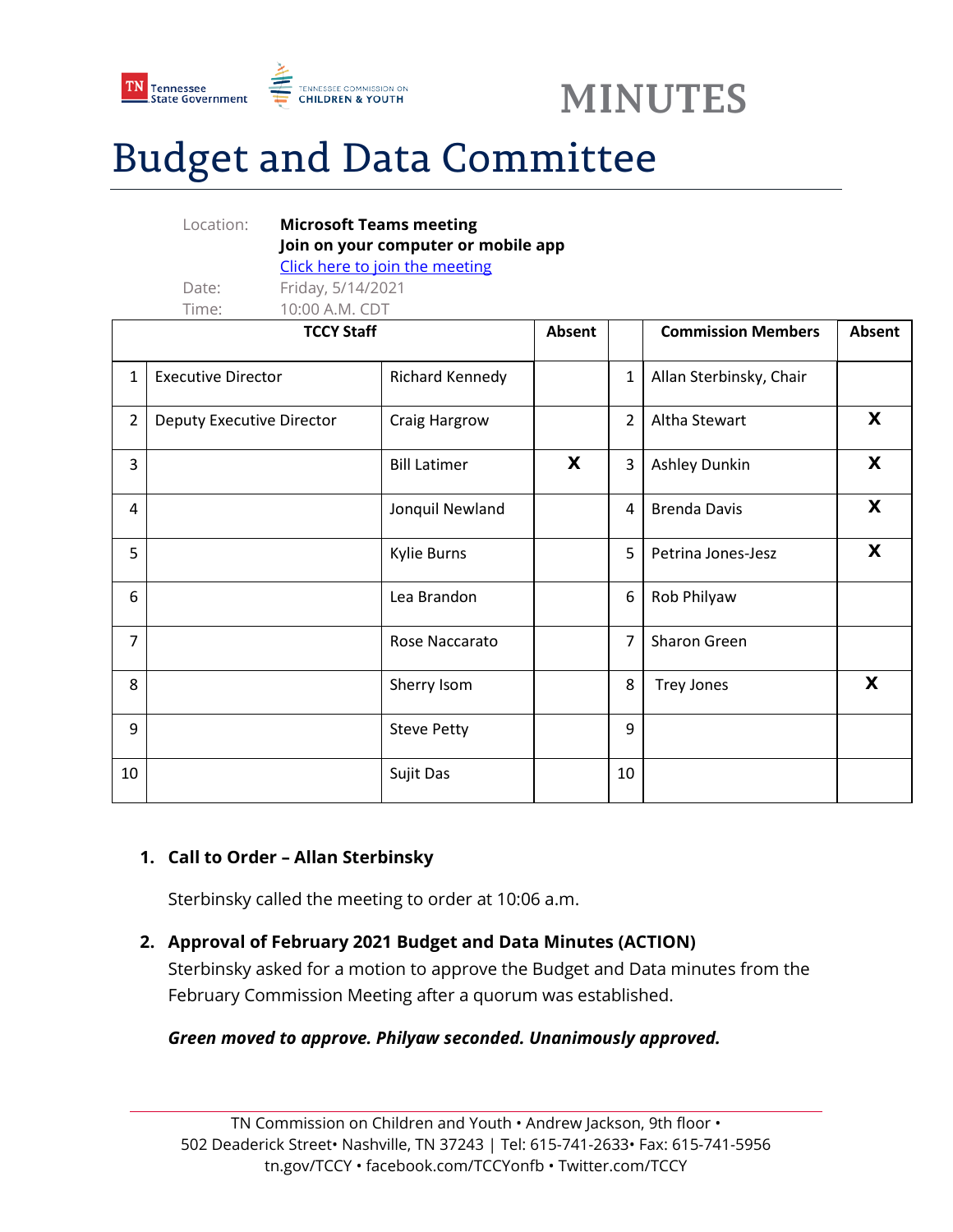

## **MINUTES**

## **3. Staff Updates**

## **Budget Overview – Richard Kennedy**

Kennedy gave a budget overview update to Commission Members. Kennedy reported on the implementation of a grants management system. Kennedy stated they would continue to ask for a contract management position. Kennedy discussed the \$88,000 that is supposed to go to TN CASA (Court Appointed Special Advocates).

Kennedy reported that Shaun Noblitt, Rosalyn Leavell-Rice and LaTasha Mitchell would be leaving TCCY.

## **Budget Updates – Sherry Isom**

## **Budget Updates**

Isom updated the Commission Members on the financial status as of March 31, 2021. 65% of state appropriations has been spent and uncollected revenue in the amount of \$27,565.58 is still outstanding. Centralized Accounting is currently working on journal entries to collect revenue. Isom completed a YE (Year End) Budget Analysis on April 20 to identify possible reversion targets to the general fund.

## **Grant and Contract Updates**

Isom updated the Commission Members on the status of the DGAs (Delegated Grant Authority) for the CASA and RA (Reimbursement Accounts) contracts. Once the approvals are done the contracts will be sent to the grantees.

## *Sterbinsky asked for a motion to approve the budget updates. Philyaw moved to approve. Green seconded. Unanimously Approved.*

## **Kids Count-Rose Naccarato**

Naccarato reported the County Profiles were released in January. Das and Naccarato are working on the data for the upcoming State of the Child report which is tentatively scheduled for release in the summer.

Kennedy reported on a call that that he and Naccarato had with the Annie Casey Foundation and Kids Count partners. There are plans for the foundation to reduce funding to Kids Count in the future.